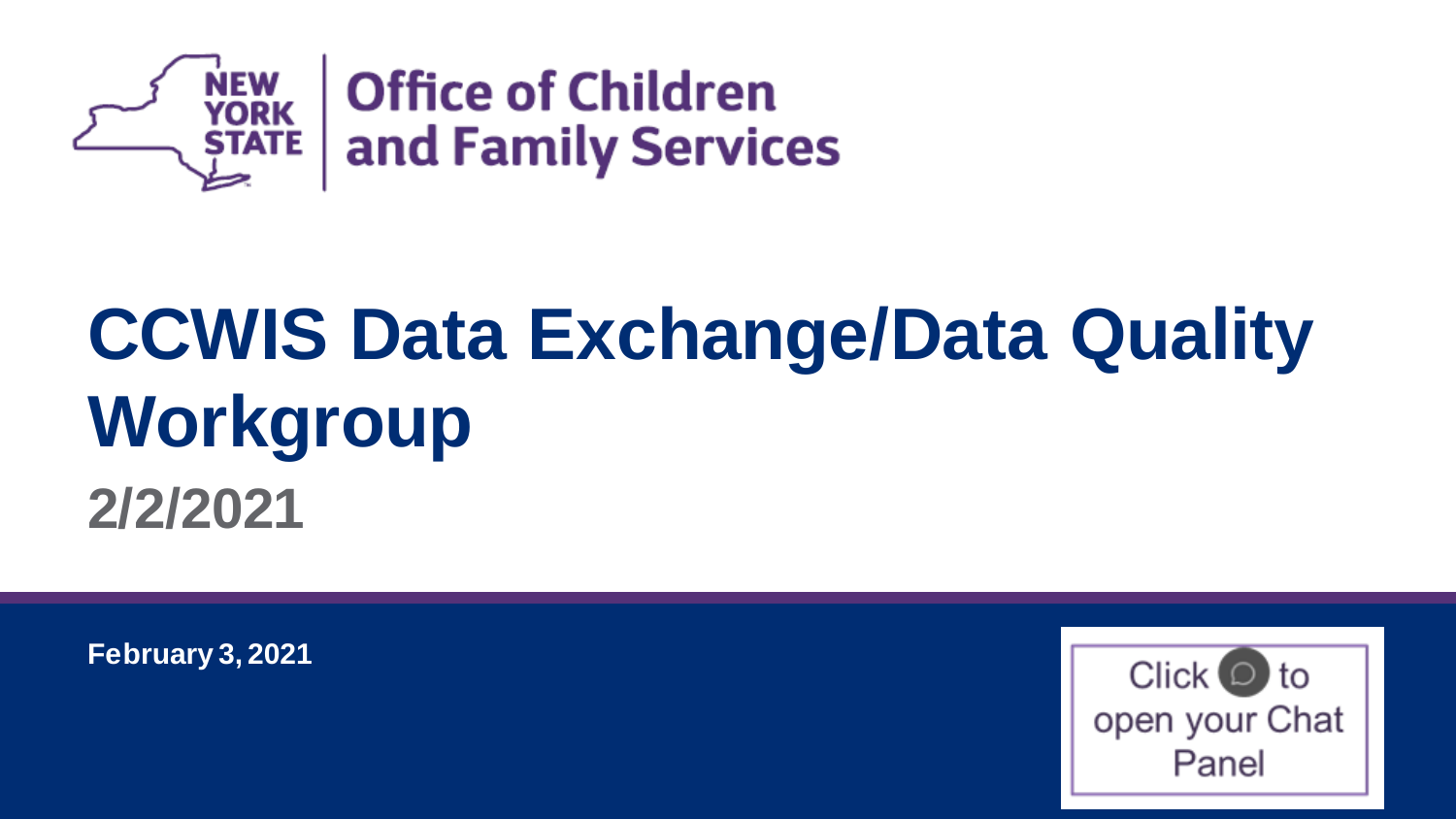## **Agenda**

- $\triangleright$  Review the technical requirements questions to be sent out related to our first data exchanges (Progress Notes Exports and Resource Management)
	- Talk through the questions, what kind of feedback we are looking for
	- Open discussion

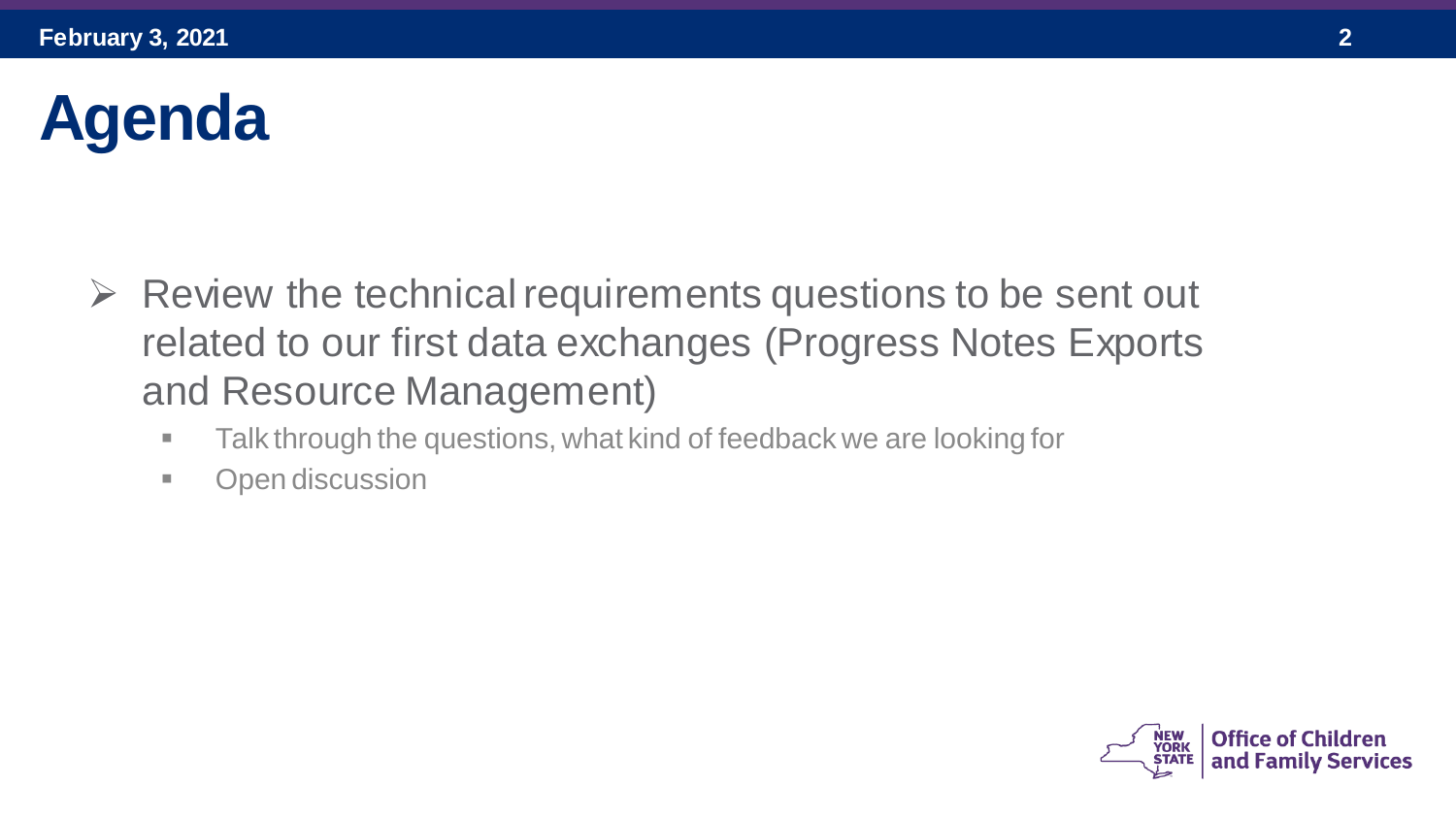#### **Technical Requirements Questions**

1. Our intention is to provide a data exchange to retrieve progress notes (narrative and header data) through API calls that return XML or JSON messages. Do you have the technical ability to interface with this type of API? What interface do you support if not XML/JSON based API?

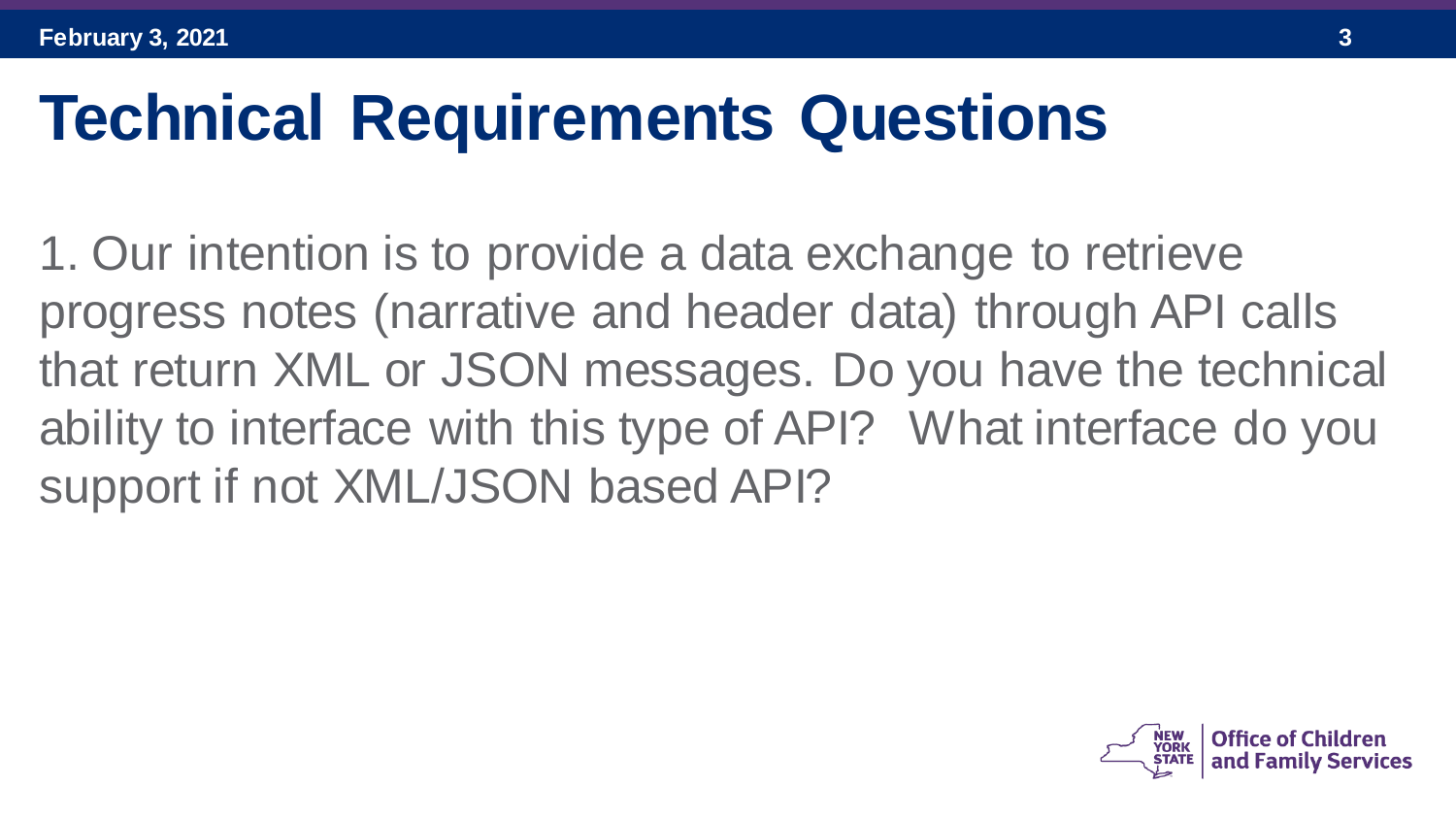2. How do you envision using this data and can you provide some specific examples?

a. Would you want your system to retrieve one progress note at a time as needed, or multiple at a time at pre-determined intervals? At what intervals?

b. If you think retrieving multiple at a time is how you would use this, please describe the range of records you would be requesting (i.e., all for a stage, the last 10 notes).

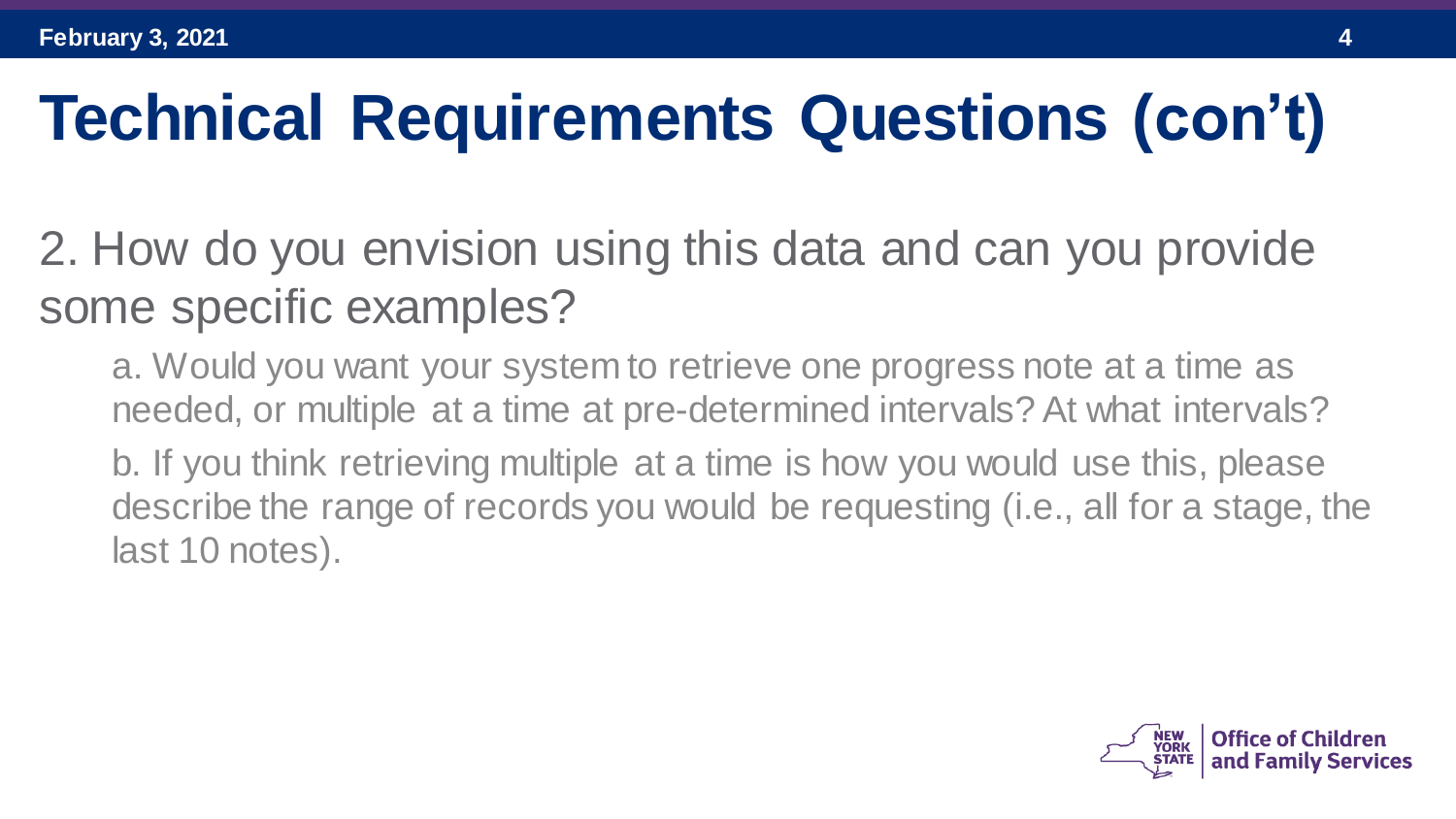3. How many concurrent calls at maximum would you estimate making to this API from all of your application's users?

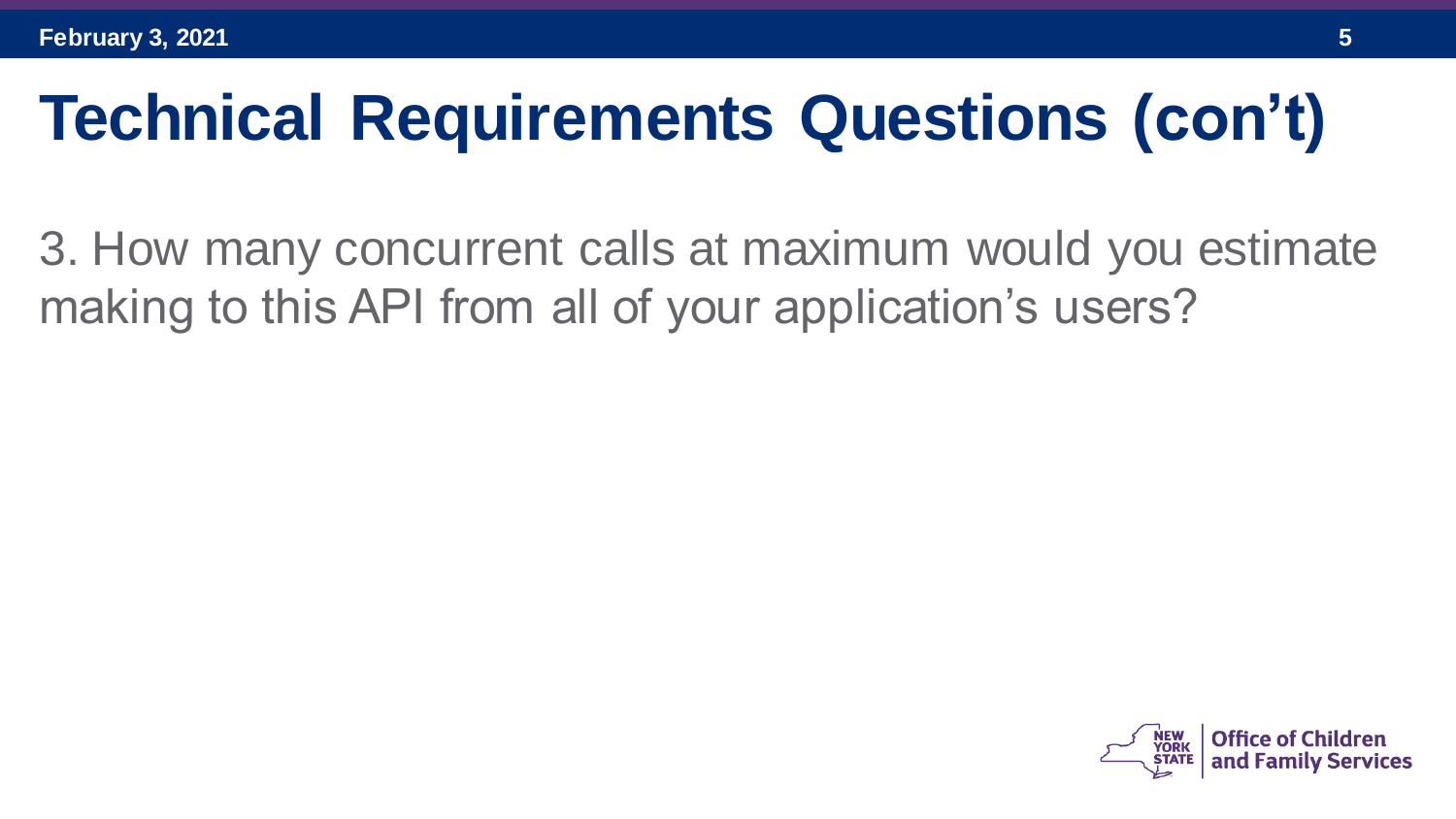4. How many users does your application support that will use this API?

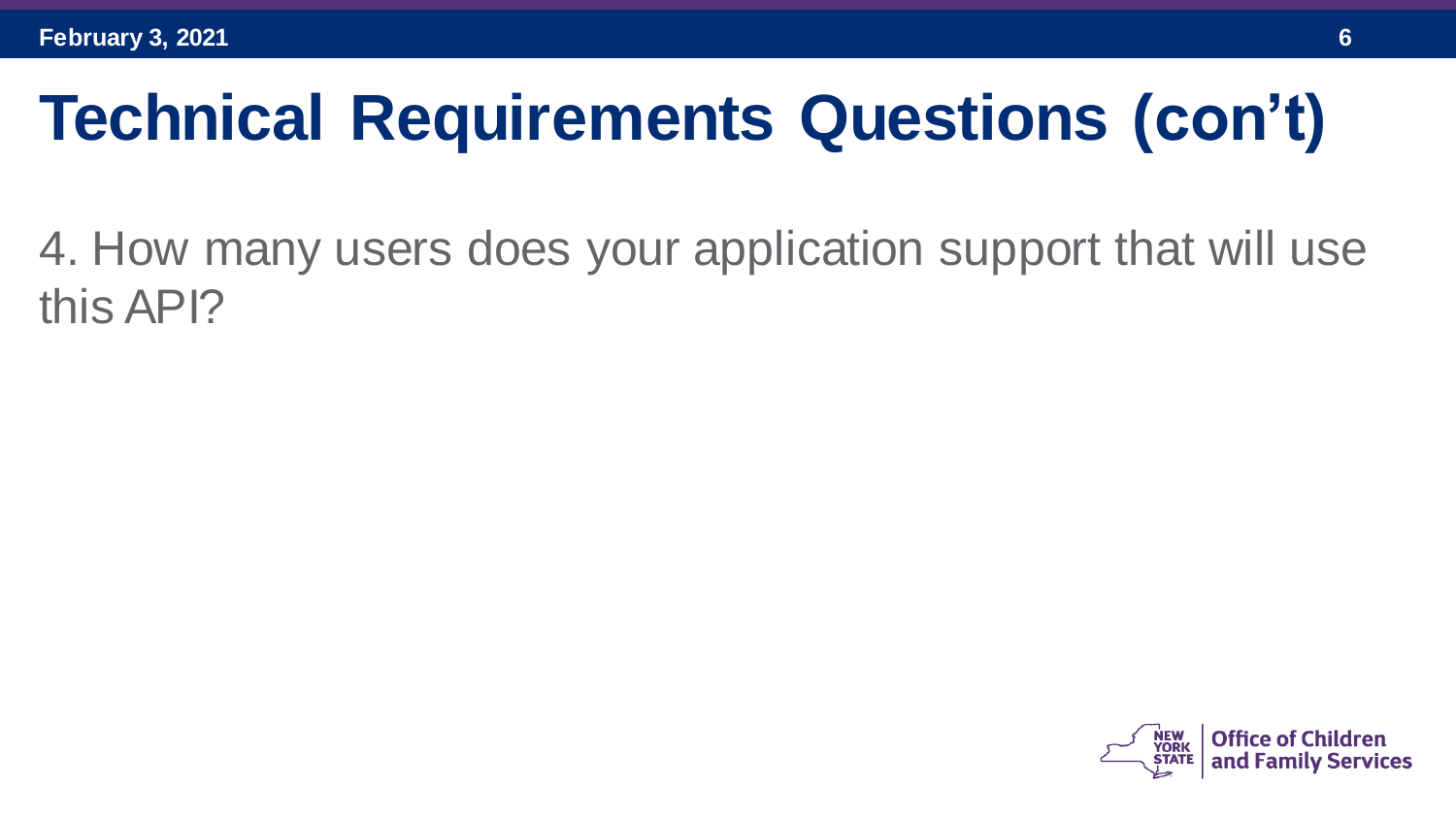5. Will your system have pre-existing data from CONNECTIONS that can be used as API parameters? (i.e., Progress note ID, Stage ID, Case ID, Caseworker ID)?

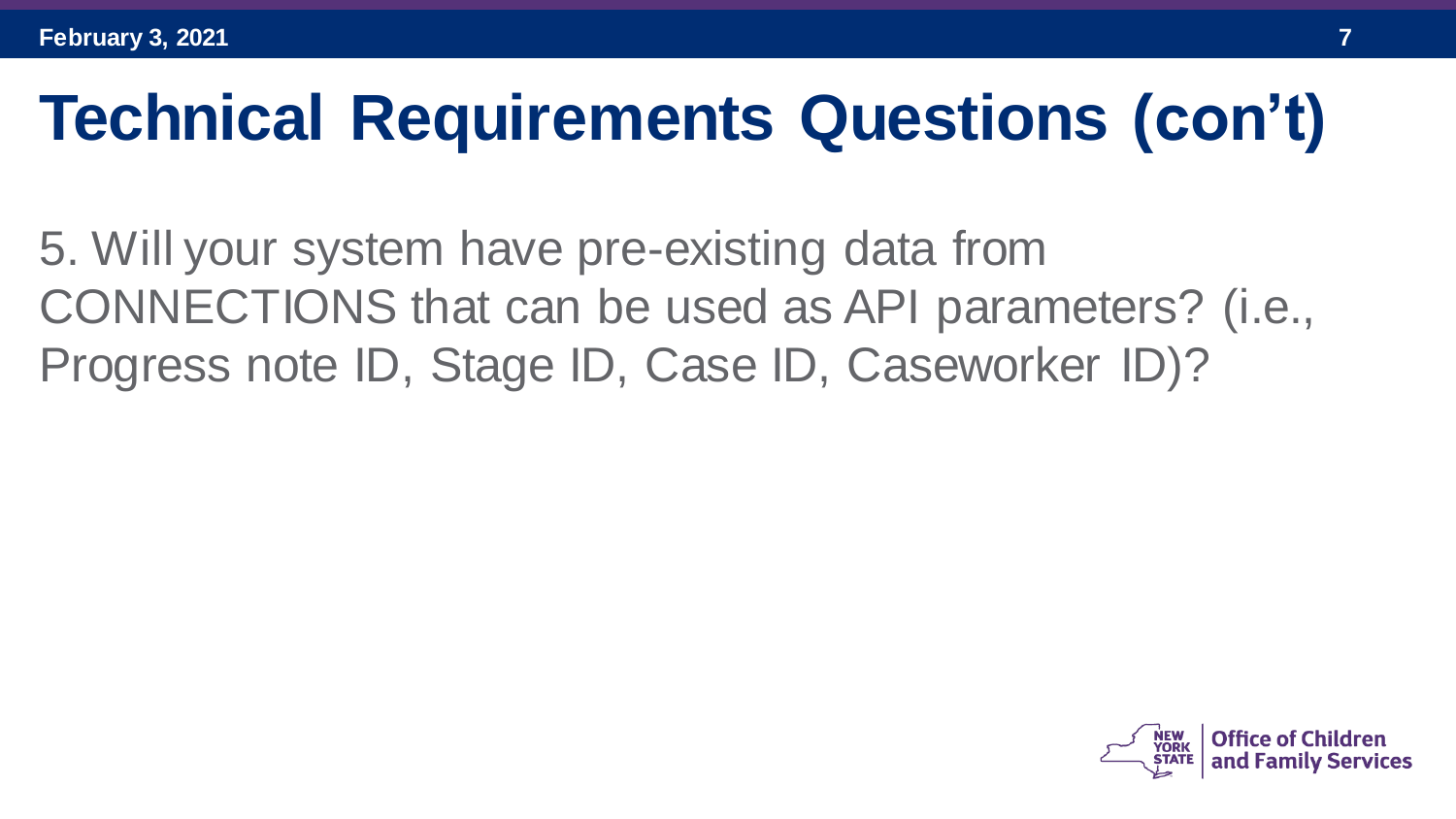6. Are the users of your system who will be accessing progress notes also CONNECTIONS users?

a. CONNECTIONS users who can currently read and enter progress notes in CONNECTIONS?

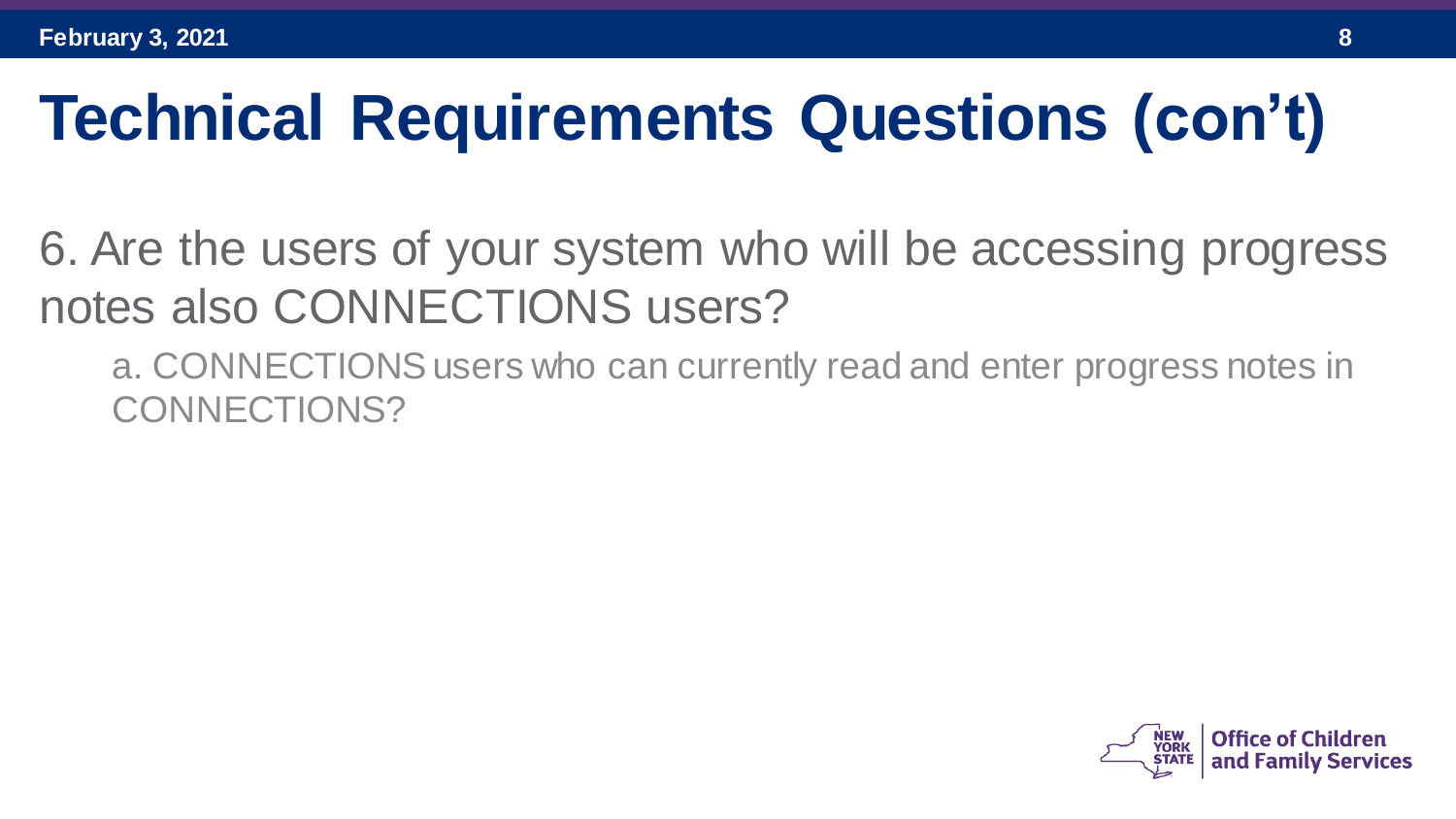## **Next Steps**

- ❑ CCWIS team will email out technical requirements to subcommittee members
	- How long do you need for responses? 2 weeks or longer?
	- Responses will be evaluated by ITS
	- Meeting will be scheduled to discuss technical requirements needs/options/proposed offering
- ❑ Security/confidentiality/legal requirements
	- Meeting with sub-committee members and OCFS Legal
- □ Continue process to request/bring on DX development staff □ Develop Biennial DQ Review report, update DOP